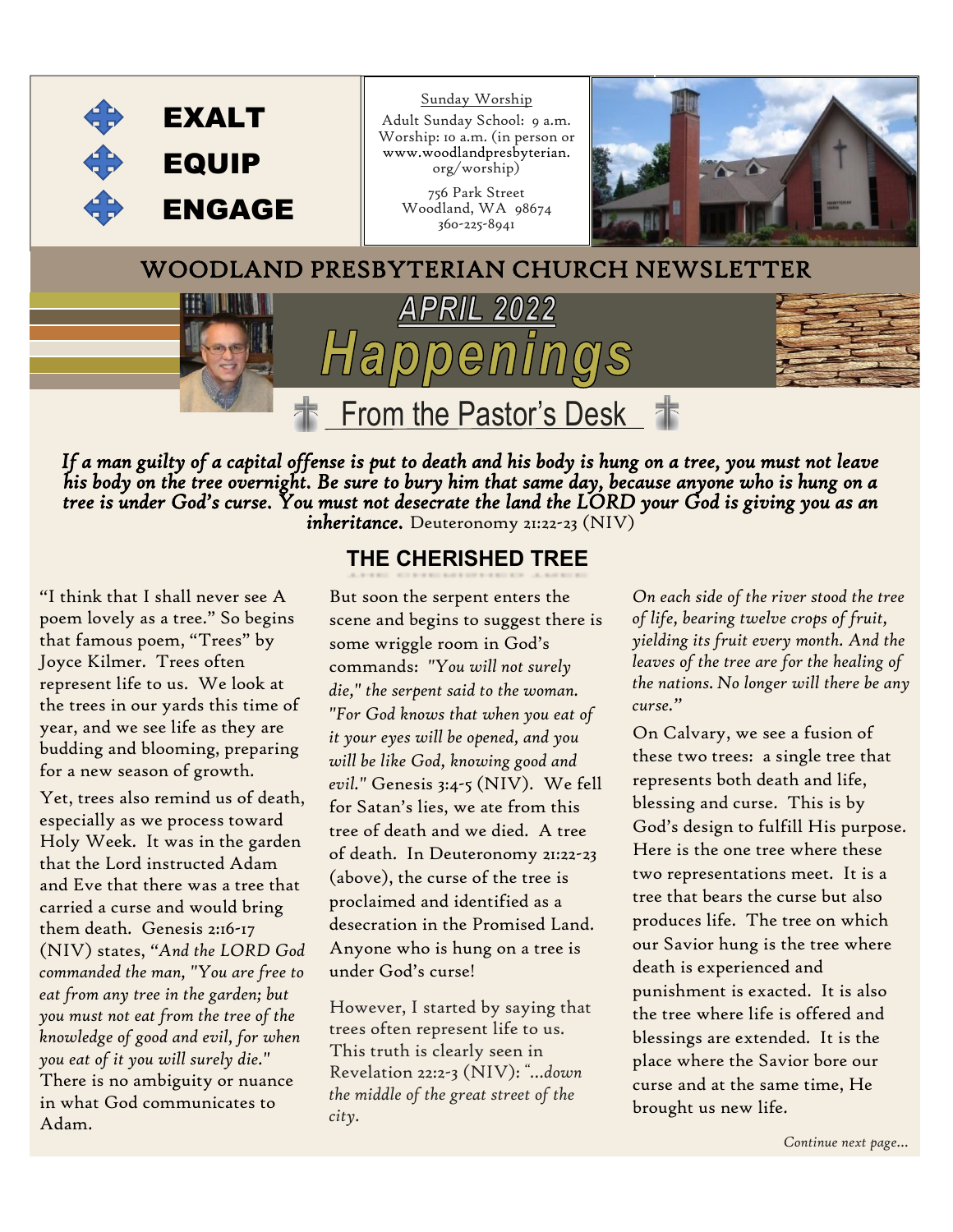

- 3 *The Search: Have You Found What You're Looking For?* John 1:35-42
- 10 *The Search: Sign or Savior? (Palm Sunday)* Matthew 12:38-50
- 17 *The Search: Eternally More Than Expected John 20:24-31 (Easter Sunday)*
- 24 *The Cover Is Blown* 2 Peter 2:10b-16

*…continued from the 'Pastor's Desk' on page 1*

Peter puts it this way: "*He himself bore our sins in his body on the tree, so that we might die to sins and live for righteousness; by his wounds you have been healed."* 1 Peter 2:24 (NIV). On that one tree at Calvary, Jesus delivered us from the curse of the Tree of the Knowledge of Good and Evil while on that same tree, He has positioned us to receive the eternal blessings from the Tree of Life.

Kilmer's poem ends by declaring, *"Poems are made by fools like me, but only God can make a tree."*  Only God could make a tree that is both death and life, curse and blessing. A tree where God's Son bore our curse so that we could experience the blessing of life in Him. That's why we cherish the old rugged cross.

In God's Grace, Pastor Kevin

![](_page_1_Picture_9.jpeg)

### Renovation Information Banquet

**Sunday, May 1, Following Worship Meal Order Form**

 $N$ ame

Yes, (I/We) will be attending the Church Renovation Information Banquet on May 1.

Please reserve the following meal(s):

- #\_\_\_\_ Salmon Dinner
- #\_\_\_\_ Chicken Dinner

*Join Us! Reserve Today!*

## Carolyn Ford at WPC

Carolyn Ford will be in the Woodland area from Wednesday, April 20 through Tuesday, April 26. She has several supporting churches and relatives in the Woodland area. She plans to be here at WPC, Friday, April 22, 3-5 p.m. for a "Meet and Greet," in the Koinonia room to meet with friends and supporters from our area.

![](_page_1_Picture_20.jpeg)

# Shared Hope International

One of the missions we support at WPC is Shared Hope International. Sex trafficking is an ongoing problem especially during this time of pandemic, with increased isolation and economic uncertainty. Shared Hope International has a three-fold mission: "to prevent the conditions that foster sex trafficking, restore victims of sex slavery, and bring justice to vulnerable women and children." The organization envisions "a world passionately opposed to sex trafficking and a community committed to restoring survivors to lives of purpose, value, and choiceone life at a time."

The Values of Shared Hope: "As Christian abolitionists, we believe trafficking survivors deserve the opportunity to be restored to dignity and purpose, regardless of their faith or system of belief. As Christian stewards, we prayerfully seek to use wisdom and Biblical guidance for every dollar we spend. As Christian leaders, we seek to inspire change by informing and empowering activists, providing strategic guidance to local shelter and service partners, and influencing policy makers and first responders."

Please continue to support Shared Hope International with your prayers and financial offerings. For more information go to <https://sharedhope.org/the-problem/> Thank you!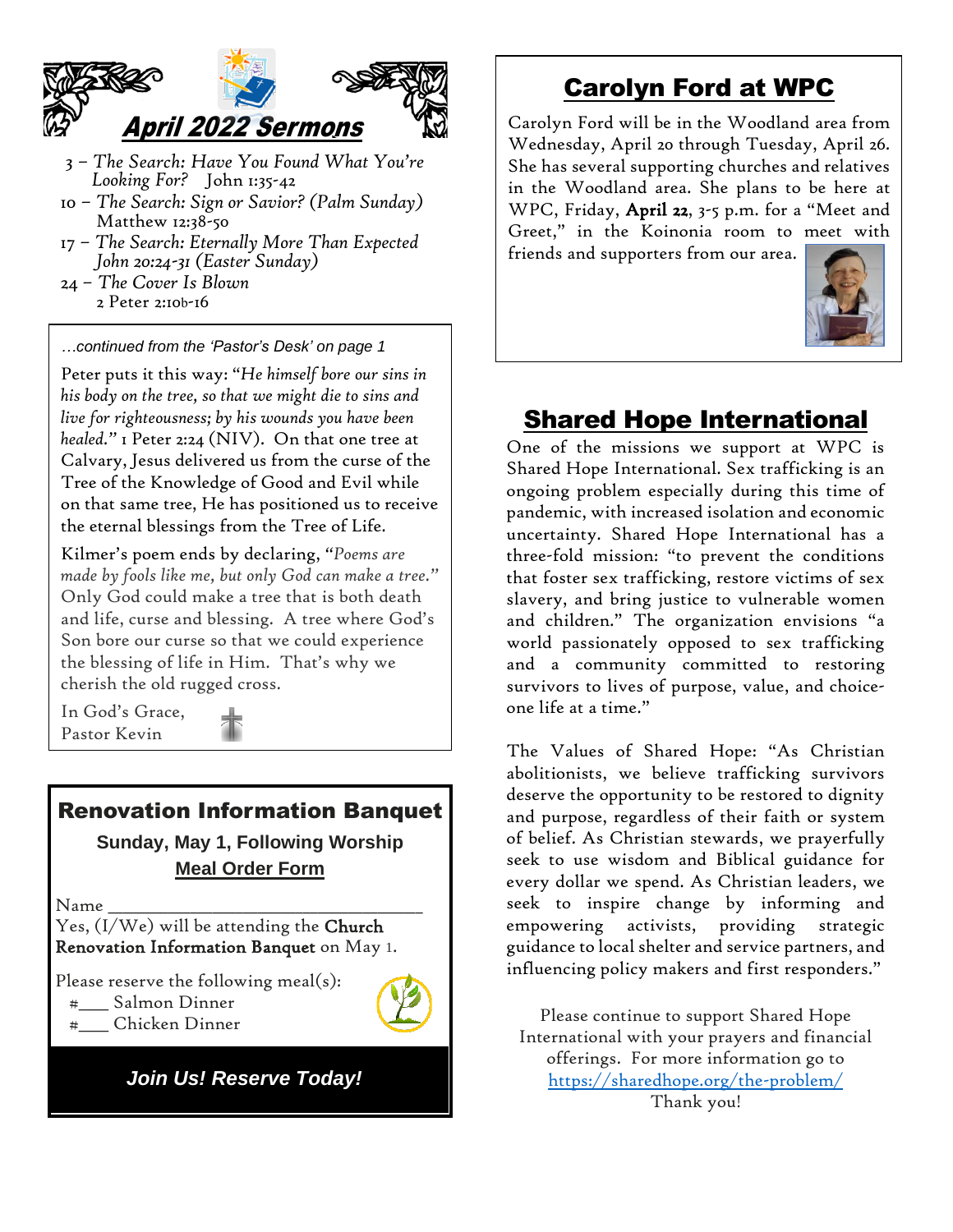|                                                                                                                                                                                                              |                                                            | <b>APRIL 2022</b>                                                 | He is                                                                                                                                                            |                                                                                                                                                         |                                                                                                                |                                               |
|--------------------------------------------------------------------------------------------------------------------------------------------------------------------------------------------------------------|------------------------------------------------------------|-------------------------------------------------------------------|------------------------------------------------------------------------------------------------------------------------------------------------------------------|---------------------------------------------------------------------------------------------------------------------------------------------------------|----------------------------------------------------------------------------------------------------------------|-----------------------------------------------|
| <b>SUNDAY</b>                                                                                                                                                                                                | <b>MONDAY</b>                                              | <b>TUESDAY</b>                                                    | <b>WEDNESDAY</b>                                                                                                                                                 | <b>THURSDAY</b>                                                                                                                                         | <b>FRIDAY</b>                                                                                                  | <b>SATURDAY</b>                               |
|                                                                                                                                                                                                              |                                                            |                                                                   |                                                                                                                                                                  |                                                                                                                                                         | $\mathbf{1}$<br>4:00 p.m.<br>Stewardship<br>Mtg                                                                | $\overline{2}$<br>10 a.m.<br>Worship<br>Mtg   |
| $\mathbf{3}$<br>FN<br>in<br>$9:00$ a.m.<br>Adult S.S. Class<br>10:00 a.m.<br><b>Worship Service</b>                                                                                                          | $\overline{\mathbf{4}}$<br>6:45 p.m.<br><b>Vision Team</b> | 5                                                                 | 6<br>10:00 a.m.<br>Women's<br><b>Bible Study</b><br>12:00 p.m.<br>Prayer in<br>Sanctuary                                                                         | $\overline{7}$<br>10:00 a.m.<br><b>Bible Study</b>                                                                                                      | 8<br>5:30 p.m.<br><b>Bells</b><br>Rehearsal<br>7:00 p.m.<br>Choir<br>Rehearsal                                 | 9<br>10:00 a.m.<br>Hearts &<br><b>Crafts</b>  |
| 10<br>SUNDAY<br>9:00 a.m.<br><b>Adult S.S. Class</b><br>10:00 a.m.<br><b>Worship Service</b><br>12:00 p.m.<br><b>Missions Mtg</b>                                                                            | 11                                                         | 12<br>7:00 p.m.<br><b>Session Mtg</b><br>7:00 p.m.<br>Deacons Mtg | 13<br>10 a.m.-3 p.m.<br><b>Prayer Walk</b><br><b>Wed.-Friday</b><br>$10:00$ a.m.<br><b>Women's Bible</b><br><b>Study</b><br>12:00 p.m.<br>Prayer in<br>Sanctuary | 14 MAUNDY<br><b>THURSDAY</b><br>10:00 a.m.<br><b>Bible Study</b><br>$11:15$ a.m.<br>C.E. Mtg<br>5:00 p.m.<br>Bells & Choir<br><b>Dress</b><br>Rehearsal | 15<br>G O O D<br>7:00 p.m.<br><b>Good Friday</b><br><b>Service</b>                                             | 16                                            |
| 17<br>$\overline{\mathbf{u}^{\mathbf{H}}}\mathbf{u}_{\mathcal{D}}$<br>EASTER<br>$9:00$ a.m.<br><b>Easter Breakfast</b><br>9:40 a.m. Cross<br>Decoration &<br>Singing<br>10:00 a.m.<br><b>Worship Service</b> | 18<br>6:45 p.m. OIT                                        | 19<br>2-4 p.m.<br>Chapel<br><b>Farewell for</b><br>Laverna        | 20<br>10:00 a.m.<br>Women's<br><b>Bible Study</b><br>12:00 p.m.<br>Prayer in<br>Sanctuary                                                                        | 21<br>10:00 a.m.<br><b>Bible Study</b><br>5:30 p.m.<br><b>Bells Rehearsal</b><br>7:00 p.m.<br>Choir<br>Rehearsal                                        | 22<br>10 a.m.<br>Membership<br>Care Mtg<br>3-5 p.m.<br>Koinonia Rm<br><b>Carolyn Ford</b><br>'Meet &<br>Greet' | 23<br>10:00 a.m.<br>Hearts &<br><b>Crafts</b> |
| 24<br>$9:00$ a.m.<br>Adult S.S. Class<br>10:00 a.m.<br><b>Worship Service</b>                                                                                                                                | 25                                                         | 26                                                                | 27<br>10:00 a.m.<br>Women's<br><b>Bible Study</b><br>12:00 p.m.<br>Prayer in<br>Sanctuary                                                                        | 28<br>10:00 a.m.<br><b>Bible Study</b><br>5:30 p.m.<br><b>Bells Rehearsal</b><br>7:00 p.m.<br>Choir<br>Rehearsal                                        | 29                                                                                                             | 30                                            |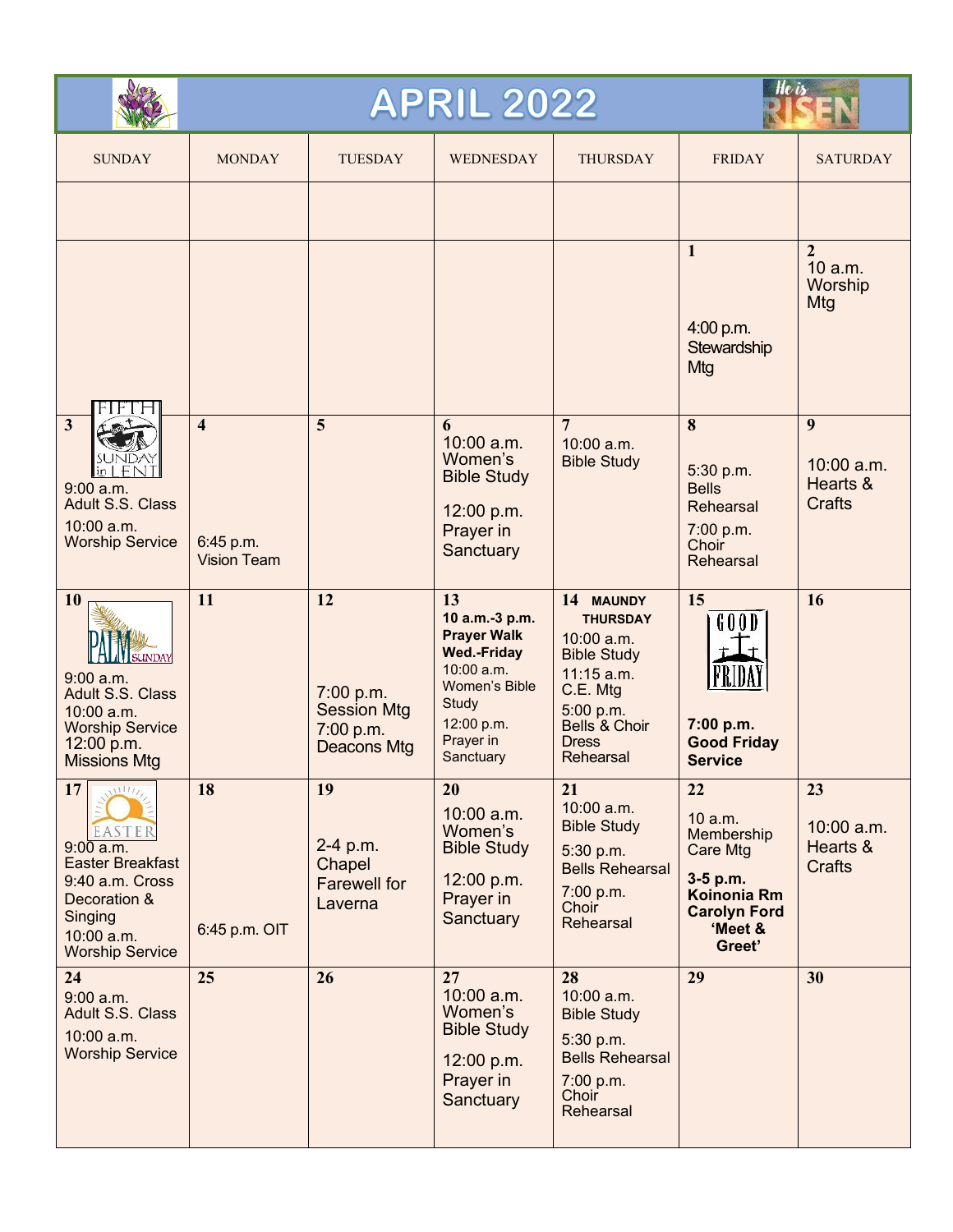## Financial Report: Operating Budget

| <b>FEBRUARY</b>          | 2021         | 2022       |  |
|--------------------------|--------------|------------|--|
| <b>Beginning Balance</b> | $-6,811.88$  | 2,728.77   |  |
| Receipts                 | 12,539.00    | 31,034.00  |  |
| <b>Disbursements</b>     | 21,205.55    | 40,197.66  |  |
| <b>Ending Balance</b>    | (15, 478.43) | (6,434.89) |  |
| <b>Year to Date</b>      |              |            |  |
| <b>Beginning Balance</b> |              |            |  |
| Receipts                 | 28,928.00    | 52,169.70  |  |
| <b>Disbursements</b>     | 44,406.43    | 58,604.59  |  |
| <b>Ending Balance</b>    | (15, 478.43) | (6.434.89) |  |

#### Financial Report: Invested Funds

| <b>FEBRUARY</b>          | 2021       | 2022       |  |
|--------------------------|------------|------------|--|
| Receipts                 | 12,373.70  | 24,601.64  |  |
| <b>Disbursements</b>     | 504.89     | 1,354.89   |  |
| <b>Year to Date</b>      |            |            |  |
| <b>Beginning Balance</b> | 247,279.95 | 234,761.75 |  |
| Receipts                 | 20,612.38  | 28,031.69  |  |
| <b>Disbursements</b>     | 3,554.20   | 1,424.06   |  |
| <b>Ending Balance</b>    | 264,338.13 | 261,369.38 |  |
|                          |            |            |  |
| <b>NET FUNDS</b>         | 248,859.70 | 254,934.49 |  |

![](_page_3_Picture_4.jpeg)

April Birthdays & Anniversaries

April 7 .....Bob Krueger .....Laura Long .....Trudy Haveman ....Janet Syring

The people listed in the Birthday and Anniversary list are members of WPC

## Bargain Basement Blast

Coming Soon… Start saving your good, clean, useable items for an upcoming Rummage Sale! Our sale will be held the second weekend in July. More info coming soon!

# April Prayer Families

**Remember** Week of…  $Pr<sub>aver</sub><sup>m</sup>$ April3 Jean Cowden Martha Swanstrum April 10 Barbara Curry Bonnie Swanson April 17 Kirsten Marie Dean John & Cynthia Svensson April 24 Jean & Roy Eddy Phyllis Surratt

## Gift Basket Silent Auction

A Silent Auction is planned *at the "Church Renovation Information Banquet"* (see below). Various groups in the church are preparing a variety of baskets for you to bid on. Something for everyone! All proceeds from the auction will go toward our renovation project.

Join us!

![](_page_3_Picture_15.jpeg)

Sunday, May 1 Following Worship Come hear our plans for renovating our church Sanctuary while enjoying an afternoon of fellowship, fun, and great food. You will have your choice of a delicious salmon or chicken dinner. You won't be disappointed! Sign up by filling out a reservation card on Sunday, emailing the office (office@woodlandpresbyterian.org), or calling the office at 360-225-8941. A Meal Order form is on page two of this newsletter, or you can obtain one at church.

**WPC Mission**

**Exalt God Equip God's People Engage Others**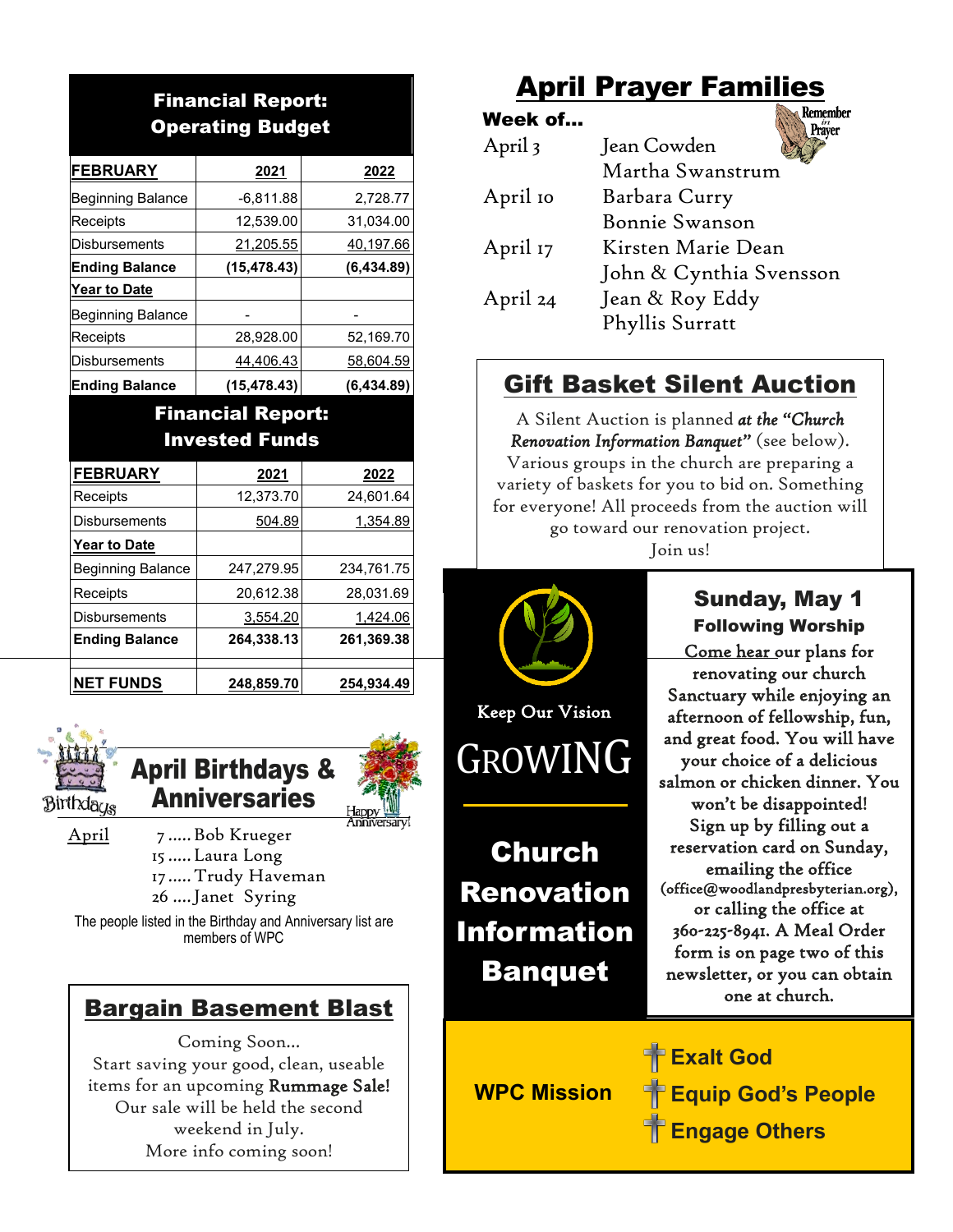# HeartCry Missionary Society

The goal of the HeartCry Missionary Society is to glorify God and bring the greatest possible good to humankind through the preaching of the gospel and the establishment of biblical churches throughout the world by means of equipping and mobilizing indigenous churches and missionaries, especially in areas that have little or no gospel presence. Indigenous missionaries are those who are native to their country and culture. They do not have to learn a foreign language or the nuances of the culture. As a result, they can be much more effective and much more quickly than non-indigenous missionaries. The goal of Heartcry is also that God's name would be great among the nations, and that all people from all people groups will come to worship Him, and this will be accomplished as the Great Commission is fulfilled. In addition, Heartcry has the goal to plant biblical churches that will proclaim God's Word throughout the world. Most of the missionaries in the world go to areas that are already reached. The need is critical and urgent to have indigenous missionaries go to these unreached people groups. Pray for the Heartcry Missionary Society and pray that all peoples of the world will have the opportunity to hear the glorious news of the gospel.

![](_page_4_Picture_2.jpeg)

# Carolyn Ford, Missionary

From her March 2022 Letter…

*I am always aware of the LORD's presence; he is near, and nothing can shake me... your presence fills me with joy and brings me pleasure forever.* Psalm 16:8,11

Is this the testimony of God's people in Ukraine? In Afghanistan, in North Korea, in China? I pray that it is. I pray that it will be my testimony whatever I may face on this earth. I am reminded again that the darkest hour in history, when our Lord Jesus Christ hung dead on a Roman cross, was the hour of greatest victory – our sin atoned for, our redemption gained. We cry out with our suffering brothers and sisters for God to intervene and relieve their suffering. He can. We pray He will. But if He doesn't, we will not give up hope, because our hope is not only for this life (1 Corinthians 15:19).

It has been several weeks since I heard from Matt who works with the Tsara translators to increase their understanding of the truth and to help them improve the quality of their Scripture translation.

It seems that some who were commissioned to sell Kafa Bibles were dishonest in their dealings, and some of the church leaders were jealous of the small commission the sellers were earning. As a result, the remaining Bibles were locked in a storeroom and not distributed. Please pray for repentance on the part of all who have made personal gain a higher priority than getting God's Word to His people.

I plan to visit family in southwest Washington State for about five days in April. For many reasons, I am not able to stay longer. Woodland Presbyterian Church, being central to the area where I have five supporting churches, is kindly hosting a Meet and Greet event on April 22, from 3 to 5 p.m. Please come if you are able. As much as I would like to visit with each one individually, that is clearly impossible. Due to eyesight and other issues, this will probably be my last trip to the Northwest.

 I thank God for you and for your continued partnership.

Joyful in His presence, *Carolyn Ford*